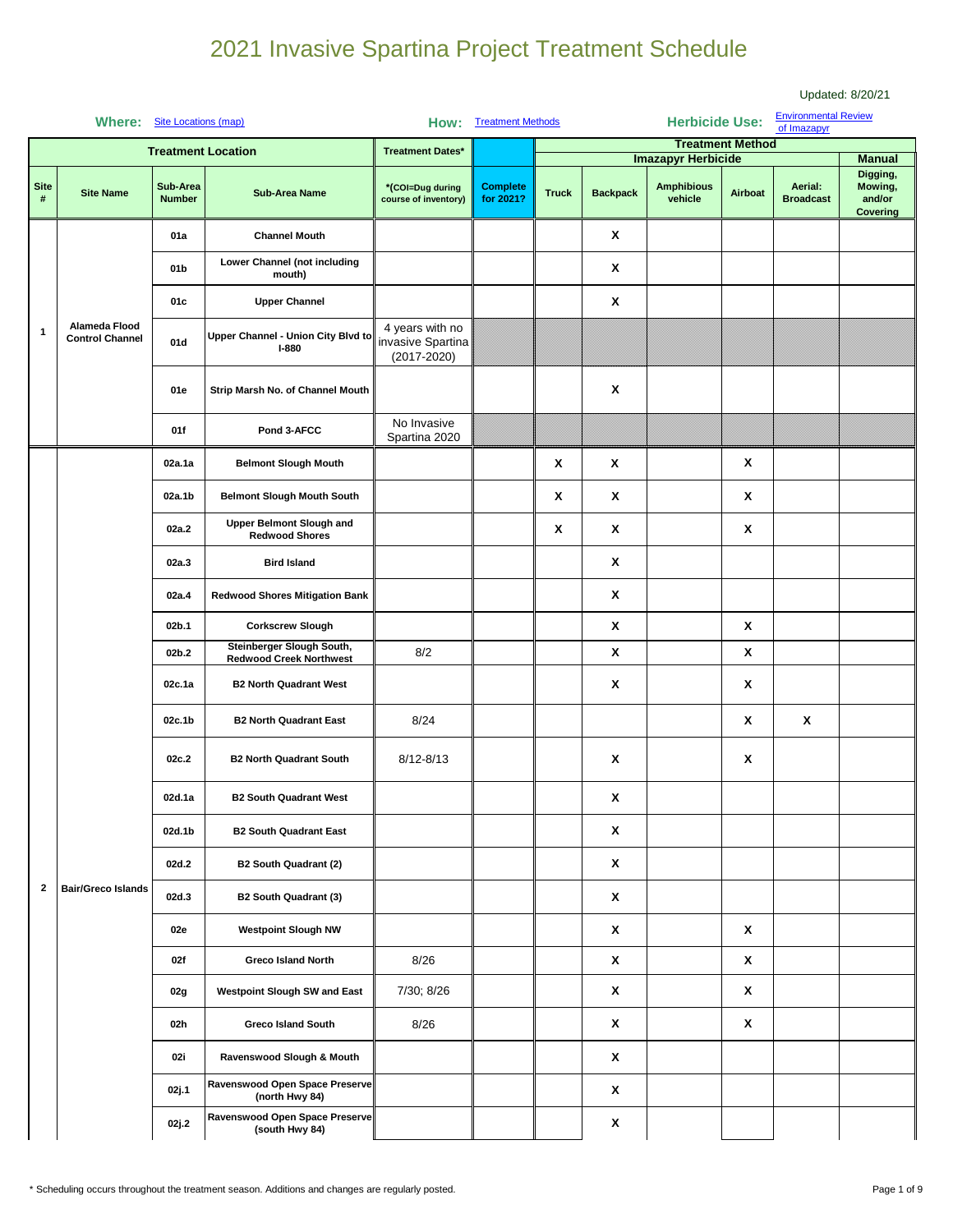|                  | Where: Site Locations (map) |                           |                                                                | How:                                                                 | <b>Treatment Methods</b>     |              |                                                                                                                                                                                                                                                                                                                                                                                                                                                                                                     |                  |   |  |                                                  |
|------------------|-----------------------------|---------------------------|----------------------------------------------------------------|----------------------------------------------------------------------|------------------------------|--------------|-----------------------------------------------------------------------------------------------------------------------------------------------------------------------------------------------------------------------------------------------------------------------------------------------------------------------------------------------------------------------------------------------------------------------------------------------------------------------------------------------------|------------------|---|--|--------------------------------------------------|
|                  |                             | <b>Treatment Location</b> |                                                                | <b>Treatment Dates*</b>                                              |                              |              |                                                                                                                                                                                                                                                                                                                                                                                                                                                                                                     |                  |   |  |                                                  |
| <b>Site</b><br># | <b>Site Name</b>            | Sub-Area<br><b>Number</b> | <b>Sub-Area Name</b>                                           | *(COI=Dug during<br>course of inventory)                             | <b>Complete</b><br>for 2021? | <b>Truck</b> | <b>Amphibious</b><br>Aerial:<br><b>Backpack</b><br>Airboat<br>vehicle<br><b>Broadcast</b>                                                                                                                                                                                                                                                                                                                                                                                                           |                  |   |  | Digging,<br>Mowing,<br>and/or<br><b>Covering</b> |
|                  |                             | 02k                       | <b>Redwood Creek and Deepwater</b><br>Slough                   | 8/25                                                                 |                              |              | X                                                                                                                                                                                                                                                                                                                                                                                                                                                                                                   | $\boldsymbol{x}$ | X |  |                                                  |
|                  |                             | 02I                       | <b>Inner Bair Island Restoration</b>                           |                                                                      |                              |              | Χ                                                                                                                                                                                                                                                                                                                                                                                                                                                                                                   |                  |   |  |                                                  |
|                  |                             | 02m                       | Pond B3 - Middle Bair Island<br>Restoration                    | 9/14-9/15; 9/30-<br>10/1                                             |                              |              |                                                                                                                                                                                                                                                                                                                                                                                                                                                                                                     |                  | X |  |                                                  |
|                  |                             | 02n                       | SF <sub>2</sub>                                                | 3 years with no<br>Invasive Spartina<br>$(2018 - 2020)$              |                              |              |                                                                                                                                                                                                                                                                                                                                                                                                                                                                                                     |                  |   |  |                                                  |
|                  |                             | <b>02o</b>                | <b>Central Bair</b>                                            | $8/2 - 8/3$                                                          |                              |              |                                                                                                                                                                                                                                                                                                                                                                                                                                                                                                     |                  | X |  |                                                  |
| 3                | <b>Blackie's Pasture</b>    | 03a                       | <b>Blackie's Creek (above bridge)</b>                          | 2 years with no<br>Invasive Spartina<br>$(2019 - 2020)$              |                              |              |                                                                                                                                                                                                                                                                                                                                                                                                                                                                                                     |                  |   |  |                                                  |
|                  |                             | 03 <sub>b</sub>           | <b>Blackie's Creek Mouth</b>                                   | 4 years with no<br>Invasive Spartina<br>$(2017 - 2020)$              |                              |              |                                                                                                                                                                                                                                                                                                                                                                                                                                                                                                     |                  |   |  |                                                  |
|                  |                             | 04a                       | Corte Madera Ecological Reserve<br>(CMER)                      |                                                                      |                              |              | Updated: 8/20/21<br><b>Environmental Review</b><br>of Imazapyr<br><b>Herbicide Use:</b><br><b>Treatment Method</b><br><b>Imazapyr Herbicide</b><br><b>Manual</b><br>X<br>$\boldsymbol{x}$<br>$\boldsymbol{x}$<br>X<br>X<br>$\boldsymbol{x}$<br>Χ<br>Χ<br>X<br>x<br>X<br>X<br>$\pmb{\mathsf{X}}$<br>$\pmb{\mathsf{x}}$<br>$\pmb{\mathsf{x}}$<br>$\pmb{\mathsf{X}}$<br>X<br>$\pmb{\mathsf{x}}$<br>X<br>$\boldsymbol{\mathsf{x}}$<br>$\pmb{\mathsf{x}}$<br>$\pmb{\mathsf{X}}$<br>X<br>X<br>X<br>X<br>X |                  |   |  |                                                  |
|                  |                             | 04b                       | <b>College of Marin Ecology Study</b><br>Area                  | No invasive<br>Spartina 2020                                         |                              |              |                                                                                                                                                                                                                                                                                                                                                                                                                                                                                                     |                  |   |  |                                                  |
|                  |                             | 04c                       | <b>Piper Park East</b>                                         |                                                                      |                              |              |                                                                                                                                                                                                                                                                                                                                                                                                                                                                                                     |                  |   |  |                                                  |
|                  |                             | 04d                       | <b>Piper Park West</b>                                         | 2 years with no<br>Invasive Spartina<br>$(2019 - 2020)$<br>6/4 (COI) |                              |              |                                                                                                                                                                                                                                                                                                                                                                                                                                                                                                     |                  |   |  |                                                  |
|                  |                             | 04e                       | Larkspur Ferry Landing Area                                    |                                                                      |                              |              |                                                                                                                                                                                                                                                                                                                                                                                                                                                                                                     |                  |   |  |                                                  |
|                  | <b>Corte Madera</b>         | 04f                       | <b>Riviera Circle</b>                                          |                                                                      |                              |              |                                                                                                                                                                                                                                                                                                                                                                                                                                                                                                     |                  |   |  |                                                  |
| 4                | <b>Creek Complex</b>        | 04g                       | <b>Creekside Park</b>                                          | 6/8 (COI); 7/30;<br>9/3                                              |                              |              |                                                                                                                                                                                                                                                                                                                                                                                                                                                                                                     |                  |   |  |                                                  |
|                  |                             | 04h                       | <b>Upper Corte Madera Creek (Above</b><br><b>Bon Air Road)</b> | $7/30$                                                               |                              |              |                                                                                                                                                                                                                                                                                                                                                                                                                                                                                                     |                  |   |  |                                                  |
|                  |                             | 04i                       | Lower Corte Madera Creek<br>(between Bon Air Rd & HWY 101)     | 6/9 (COI); 7/30                                                      |                              |              |                                                                                                                                                                                                                                                                                                                                                                                                                                                                                                     |                  |   |  |                                                  |
|                  |                             | 04j.1                     | Corte Madera Creek Mouth - North<br>Bank                       | 7/30                                                                 |                              |              |                                                                                                                                                                                                                                                                                                                                                                                                                                                                                                     |                  |   |  |                                                  |
|                  |                             | 04j.2                     | Corte Madera Creek Mouth - South<br><b>Bank</b>                |                                                                      |                              |              |                                                                                                                                                                                                                                                                                                                                                                                                                                                                                                     |                  |   |  |                                                  |
|                  |                             | 04k                       | Boardwalk No. 1 (Arkites)                                      | 6/10 (COI)                                                           |                              |              |                                                                                                                                                                                                                                                                                                                                                                                                                                                                                                     |                  |   |  |                                                  |
|                  |                             | 041                       | <b>Murphy Creek</b>                                            |                                                                      |                              |              |                                                                                                                                                                                                                                                                                                                                                                                                                                                                                                     |                  |   |  |                                                  |
|                  |                             | 05a.1                     | Mowry Marsh & Slough                                           | 8/27                                                                 |                              |              |                                                                                                                                                                                                                                                                                                                                                                                                                                                                                                     |                  |   |  |                                                  |
|                  |                             | 05a.2                     | <b>Calaveras Marsh</b>                                         | 7/30                                                                 |                              |              |                                                                                                                                                                                                                                                                                                                                                                                                                                                                                                     |                  |   |  |                                                  |
|                  |                             | 05b                       | Dumbarton/Audubon                                              | 8/27                                                                 |                              |              |                                                                                                                                                                                                                                                                                                                                                                                                                                                                                                     |                  |   |  |                                                  |
|                  |                             | 05c.1                     | <b>Newark Slough West</b>                                      |                                                                      |                              |              |                                                                                                                                                                                                                                                                                                                                                                                                                                                                                                     |                  |   |  |                                                  |
|                  |                             | 05c.2                     | <b>Newark Slough East</b>                                      |                                                                      |                              |              | X                                                                                                                                                                                                                                                                                                                                                                                                                                                                                                   |                  | X |  |                                                  |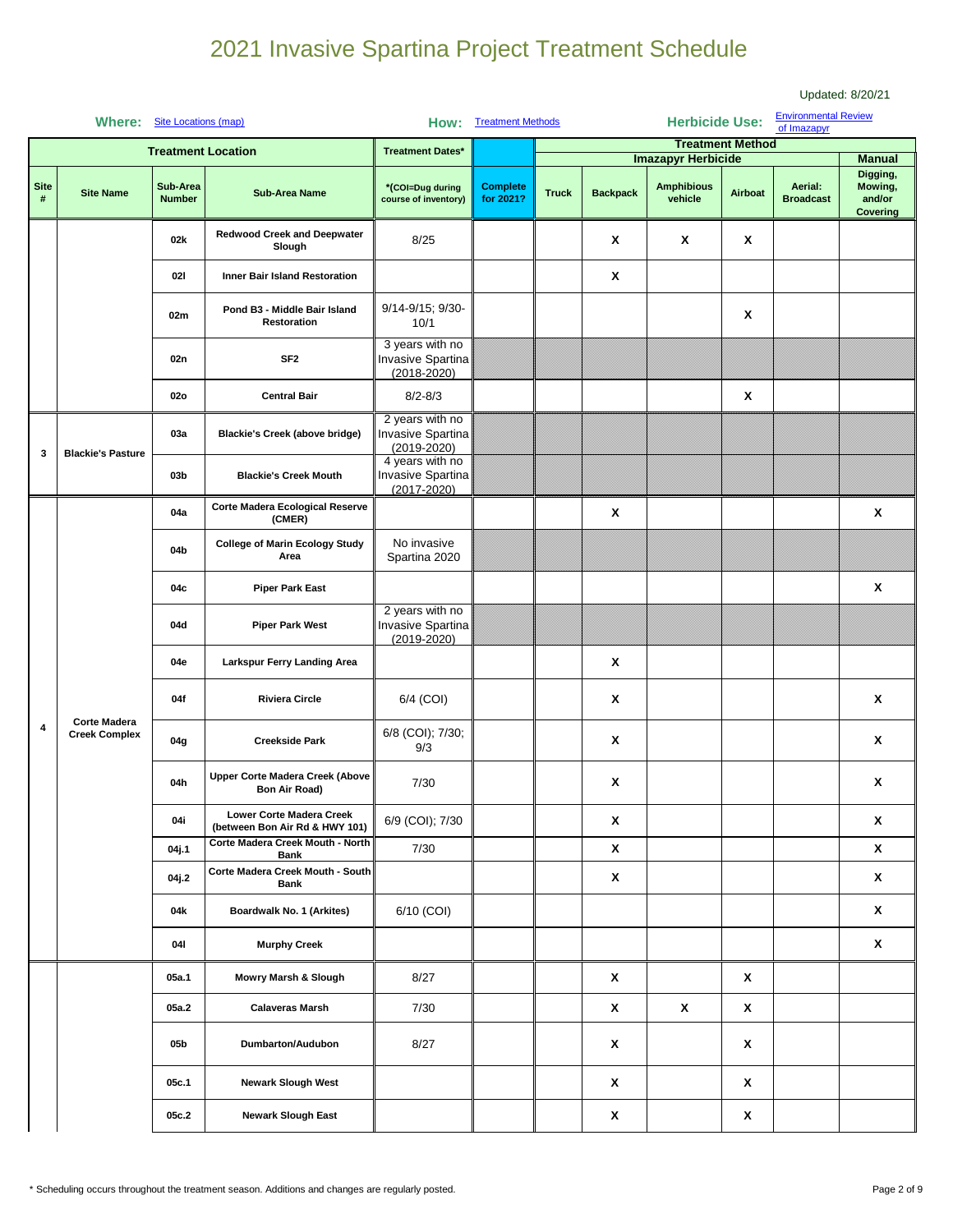|                  |                                       |                           |                                    |                                                         |                               |              |                 |                              |                         |                                            | Updated: 8/20/21              |  |
|------------------|---------------------------------------|---------------------------|------------------------------------|---------------------------------------------------------|-------------------------------|--------------|-----------------|------------------------------|-------------------------|--------------------------------------------|-------------------------------|--|
|                  | Where: Site Locations (map)           |                           |                                    |                                                         | <b>How:</b> Treatment Methods |              |                 | <b>Herbicide Use:</b>        |                         | <b>Environmental Review</b><br>of Imazapyr |                               |  |
|                  |                                       | <b>Treatment Location</b> |                                    | <b>Treatment Dates*</b>                                 |                               |              |                 |                              | <b>Treatment Method</b> |                                            |                               |  |
|                  |                                       |                           |                                    |                                                         |                               |              |                 | <b>Imazapyr Herbicide</b>    |                         |                                            | <b>Manual</b><br>Digging,     |  |
| <b>Site</b><br># | <b>Site Name</b>                      | Sub-Area<br><b>Number</b> | <b>Sub-Area Name</b>               | *(COI=Dug during<br>course of inventory)                | <b>Complete</b><br>for 2021?  | <b>Truck</b> | <b>Backpack</b> | <b>Amphibious</b><br>vehicle | Airboat                 | Aerial:<br><b>Broadcast</b>                | Mowing,<br>and/or<br>Covering |  |
| 5                | Coyote<br>Creek/Mowry<br>Complex      | 05d                       | <b>LaRiviere Marsh</b>             |                                                         |                               |              | X               |                              |                         |                                            |                               |  |
|                  |                                       | 05e                       | <b>Mayhew's Landing</b>            |                                                         |                               |              | X               |                              |                         |                                            |                               |  |
|                  |                                       | 05f                       | Coyote Creek- Alameda County       |                                                         |                               |              | X               |                              | Χ                       |                                            |                               |  |
|                  |                                       | 05g                       | Cargill Pond (W Hotel)             |                                                         |                               |              | X               |                              |                         |                                            |                               |  |
|                  |                                       | 05h                       | <b>Plummer Creek Mitigation</b>    |                                                         |                               |              | X               |                              |                         |                                            |                               |  |
|                  |                                       | 05i                       | <b>Island Ponds</b>                |                                                         |                               |              |                 |                              | Χ                       |                                            |                               |  |
| 6                | Emeryville<br>Crescent                | 06a                       | <b>Emeryville Crescent East</b>    |                                                         |                               |              | X               |                              |                         |                                            |                               |  |
|                  |                                       | 06b                       | <b>Emeryville Crescent West</b>    |                                                         |                               |              | X               |                              |                         |                                            |                               |  |
| $\bf 7$          | Oro Loma Marsh                        | 07a                       | Oro Loma Marsh-East                | 10/28-10/29                                             |                               |              | X               |                              | X                       |                                            |                               |  |
|                  |                                       | 07b                       | Oro Loma Marsh-West                | 10/28-10/29                                             |                               |              | X               |                              | X                       |                                            |                               |  |
| 8                | Palo Alto Baylands                    | 8                         | Palo Alto Baylands                 | 9/1                                                     |                               | X            | X               |                              | Χ                       |                                            |                               |  |
| 9                | <b>Tiscornia Marsh</b>                | $\boldsymbol{9}$          | <b>Tiscornia Marsh</b>             |                                                         |                               |              | X               |                              |                         |                                            |                               |  |
|                  |                                       | 10a                       | <b>Whittell Marsh</b>              | 8/19                                                    |                               |              | X               |                              |                         |                                            |                               |  |
| 10               | <b>Point Pinole</b><br><b>Marshes</b> | 10 <sub>b</sub>           | Southern Marsh                     |                                                         |                               |              | X               |                              | X                       |                                            |                               |  |
|                  |                                       | 10 <sub>c</sub>           | <b>Giant Marsh</b>                 |                                                         |                               |              | X               |                              | X                       |                                            |                               |  |
|                  |                                       | 10d                       | <b>Breuner Marsh</b>               |                                                         |                               |              | X               |                              |                         |                                            |                               |  |
| 11               | Southampton<br>Marsh                  | 11                        | <b>Southampton Marsh</b>           | 9/15                                                    |                               |              | X               |                              |                         |                                            |                               |  |
|                  |                                       | 12a                       | Pier 94                            | 5 years with no<br>invasive Spartina<br>$(2016 - 2020)$ |                               |              |                 |                              |                         |                                            |                               |  |
|                  |                                       | 12 <sub>b</sub>           | Pier 98/Heron's Head               | 3 years with no<br>Invasive Spartina<br>$(2018 - 2020)$ |                               |              |                 |                              |                         |                                            |                               |  |
|                  |                                       | 12c                       | <b>India Basin</b>                 | 7 years with no<br>invasive Spartina<br>$(2014 - 2020)$ |                               |              |                 |                              |                         |                                            |                               |  |
|                  |                                       | 12d                       | <b>Hunters Point Naval Reserve</b> | 4 years with no<br>Invasive Spartina<br>$(2017 - 2020)$ |                               |              |                 |                              |                         |                                            |                               |  |
| 12               | Southeast San<br>Franciso             | 12e                       | <b>Yosemite Channel</b>            |                                                         |                               |              | X               |                              |                         |                                            |                               |  |
|                  |                                       | 12f                       | <b>Candlestick Cove</b>            | 6 years with no<br>invasive Spartina<br>$(2015 - 2020)$ |                               |              |                 |                              |                         |                                            |                               |  |
|                  |                                       | 12g                       | <b>Crissy Field</b>                | 7 years with no<br>invasive Spartina<br>$(2014 - 2020)$ |                               |              |                 |                              |                         |                                            |                               |  |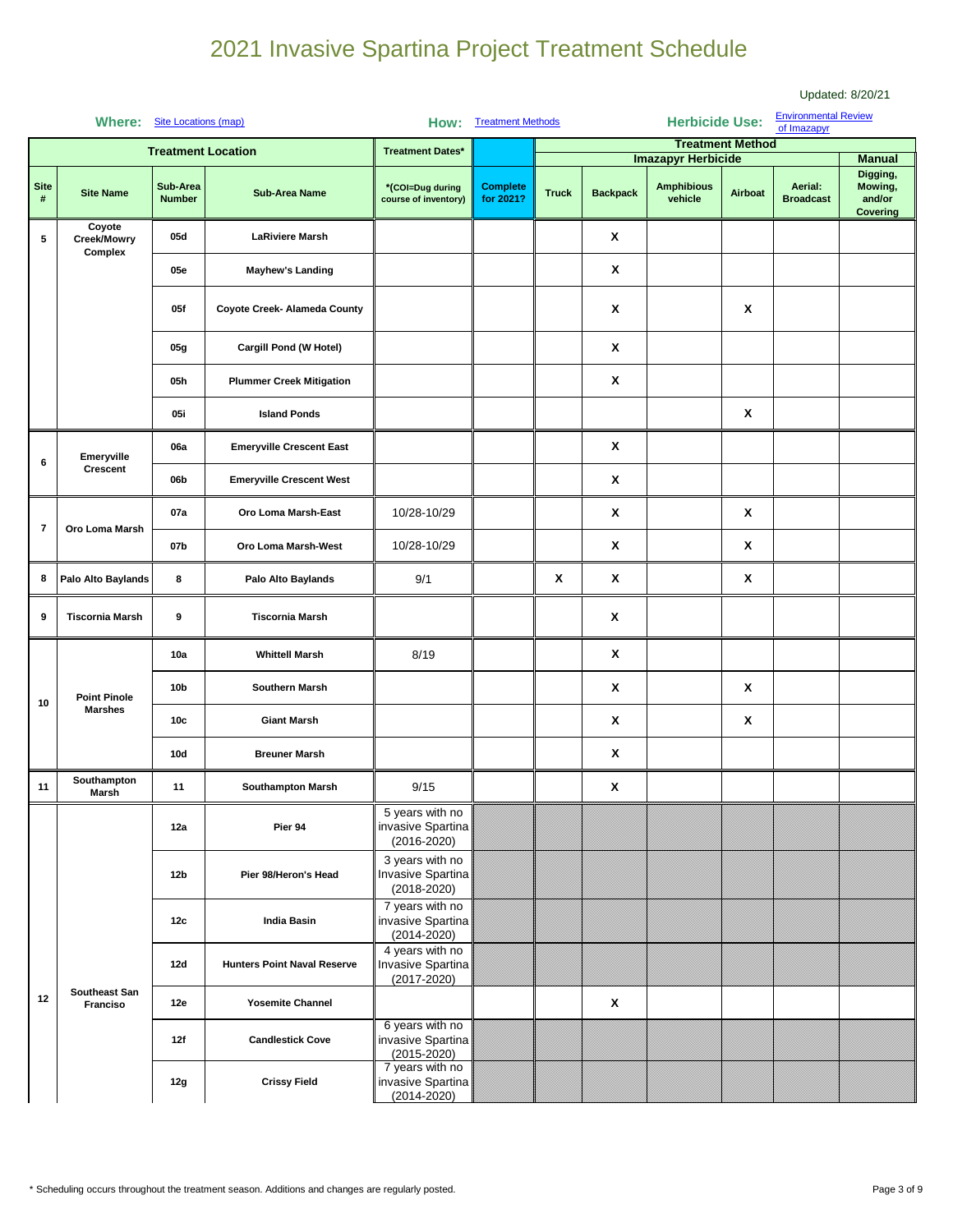|                  |                                           |                           |                                                                                                 |                                                         |                                                                                                                                                                                                              |              |                 |                              |                         |                                            | Updated: 8/20/21                          |
|------------------|-------------------------------------------|---------------------------|-------------------------------------------------------------------------------------------------|---------------------------------------------------------|--------------------------------------------------------------------------------------------------------------------------------------------------------------------------------------------------------------|--------------|-----------------|------------------------------|-------------------------|--------------------------------------------|-------------------------------------------|
|                  | <b>Where:</b> Site Locations (map)        |                           |                                                                                                 |                                                         | How: Treatment Methods                                                                                                                                                                                       |              |                 | <b>Herbicide Use:</b>        |                         | <b>Environmental Review</b><br>of Imazapyr |                                           |
|                  |                                           | <b>Treatment Location</b> |                                                                                                 | <b>Treatment Dates*</b>                                 |                                                                                                                                                                                                              |              |                 |                              | <b>Treatment Method</b> |                                            |                                           |
|                  |                                           |                           |                                                                                                 |                                                         |                                                                                                                                                                                                              |              |                 | <b>Imazapyr Herbicide</b>    |                         |                                            | <b>Manual</b>                             |
| <b>Site</b><br># | <b>Site Name</b>                          | Sub-Area<br><b>Number</b> | <b>Sub-Area Name</b>                                                                            | *(COI=Dug during<br>course of inventory)                | <b>Complete</b><br>for 2021?                                                                                                                                                                                 | <b>Truck</b> | <b>Backpack</b> | <b>Amphibious</b><br>vehicle | Airboat                 | Aerial:<br><b>Broadcast</b>                | Digging,<br>Mowing,<br>and/or<br>Covering |
|                  |                                           | 12h                       | Yerba Buena Island                                                                              | 7 years with no<br>invasive Spartina<br>$(2014 - 2020)$ |                                                                                                                                                                                                              |              |                 |                              |                         |                                            |                                           |
|                  |                                           | 12i                       | <b>Mission Creek</b>                                                                            | 7 years with no<br>invasive Spartina<br>$(2014 - 2020)$ |                                                                                                                                                                                                              |              |                 |                              |                         |                                            |                                           |
|                  |                                           | 13a                       | Old Alameda Creek North Bank                                                                    |                                                         | X<br>X<br>X<br>X<br>X<br>X<br>X<br>X<br>Χ<br>X<br>8/2<br>X<br>8/18<br>8/2<br>X<br>Χ<br>7/29<br>X<br>8/13<br>X<br>8/13; 9/2<br>X<br>X<br>X<br>X<br>9/28<br>9/15<br>X<br>X<br>9/2<br>$\boldsymbol{\mathsf{x}}$ |              |                 |                              |                         |                                            |                                           |
|                  |                                           | 13 <sub>b</sub>           | Old Alameda Creek Island                                                                        |                                                         |                                                                                                                                                                                                              |              |                 |                              |                         |                                            |                                           |
|                  |                                           | 13c                       | Old Alameda Creek South Bank                                                                    |                                                         |                                                                                                                                                                                                              |              |                 |                              |                         |                                            |                                           |
|                  |                                           | 13d                       | <b>Whale's Tail North Fluke</b>                                                                 |                                                         |                                                                                                                                                                                                              |              |                 |                              |                         |                                            |                                           |
|                  |                                           | 13e                       | <b>Whale's Tail South Fluke</b>                                                                 |                                                         |                                                                                                                                                                                                              |              |                 |                              |                         |                                            |                                           |
|                  |                                           | 13f                       | <b>Cargill Mitigation Marsh</b>                                                                 |                                                         |                                                                                                                                                                                                              |              |                 |                              |                         |                                            |                                           |
| 13               | <b>Whale's Tail</b><br>Complex            | 13g                       | <b>Upstream of 20 Tide Gates</b>                                                                | No invasive<br>Spartina 2020                            |                                                                                                                                                                                                              |              |                 |                              |                         |                                            |                                           |
|                  |                                           | 13h                       | <b>Eden Landing-North Creek</b>                                                                 |                                                         |                                                                                                                                                                                                              |              |                 |                              |                         |                                            |                                           |
|                  |                                           | 13i                       | Eden Landing-Pond 10                                                                            |                                                         |                                                                                                                                                                                                              |              |                 |                              |                         |                                            |                                           |
|                  |                                           | 13ј                       | Eden Landing-Mt Eden Creek                                                                      |                                                         |                                                                                                                                                                                                              |              |                 |                              |                         |                                            |                                           |
|                  |                                           | 13k                       | <b>Eden Landing Reserve South-</b><br><b>North Creek Marsh</b>                                  |                                                         |                                                                                                                                                                                                              |              |                 |                              |                         |                                            |                                           |
|                  |                                           | 13I                       | Eden Landing Reserve North-Mt<br><b>Eden Creek Marsh</b>                                        |                                                         |                                                                                                                                                                                                              |              |                 |                              |                         |                                            |                                           |
|                  |                                           | 13m                       | Eden Landing - Pond E8A, E9, and<br>E8X                                                         |                                                         |                                                                                                                                                                                                              |              |                 |                              |                         |                                            |                                           |
|                  |                                           | 15a.1                     | <b>Charleston Slough to Mountain</b><br><b>View Slough</b>                                      |                                                         |                                                                                                                                                                                                              |              |                 |                              |                         |                                            |                                           |
|                  |                                           | 15a.2                     | Stevens Ck to Guadalupe SI                                                                      |                                                         |                                                                                                                                                                                                              |              |                 |                              |                         |                                            |                                           |
|                  |                                           | 15a.3                     | <b>Guadalupe Slough</b>                                                                         |                                                         |                                                                                                                                                                                                              |              |                 |                              |                         |                                            |                                           |
| 15               | South Bay                                 | 15a.4                     | <b>Alviso Slough</b>                                                                            | 8/3; 8/19; 8/31-<br>9/1; 9/13; 9/27-                    |                                                                                                                                                                                                              |              |                 |                              |                         |                                            |                                           |
|                  | <b>Marshes</b>                            | 15a.5                     | <b>Coyote Creek to Artesian Slough</b>                                                          |                                                         |                                                                                                                                                                                                              |              |                 |                              |                         |                                            |                                           |
|                  |                                           | 15a.6                     | Knapp Tract (Pond A6)                                                                           |                                                         |                                                                                                                                                                                                              |              |                 |                              |                         |                                            |                                           |
|                  |                                           | <b>15b</b>                | Faber/Laumeister Marsh                                                                          | 8/27                                                    |                                                                                                                                                                                                              |              | X               |                              |                         |                                            |                                           |
|                  |                                           | 15c                       | <b>Shoreline Regional Park</b>                                                                  |                                                         |                                                                                                                                                                                                              |              | X               |                              |                         |                                            |                                           |
| 16               | <b>Cooley Landing</b><br><b>Salt Pond</b> | 16.1                      | <b>Cooley Landing Central</b>                                                                   | 8/25-8/26                                               |                                                                                                                                                                                                              | X            | X               |                              | X                       |                                            |                                           |
|                  | Restoration                               | 16.2                      | <b>Cooley Landing East</b>                                                                      | 9/1                                                     |                                                                                                                                                                                                              | X            | X               |                              | X                       |                                            |                                           |
|                  |                                           | 17a                       | Alameda Island South (Elsie<br>Roemer Bird Sanctuary, Crown<br>Memorial State Beach, Crab Cove) | 8/10                                                    |                                                                                                                                                                                                              |              | X               |                              |                         |                                            |                                           |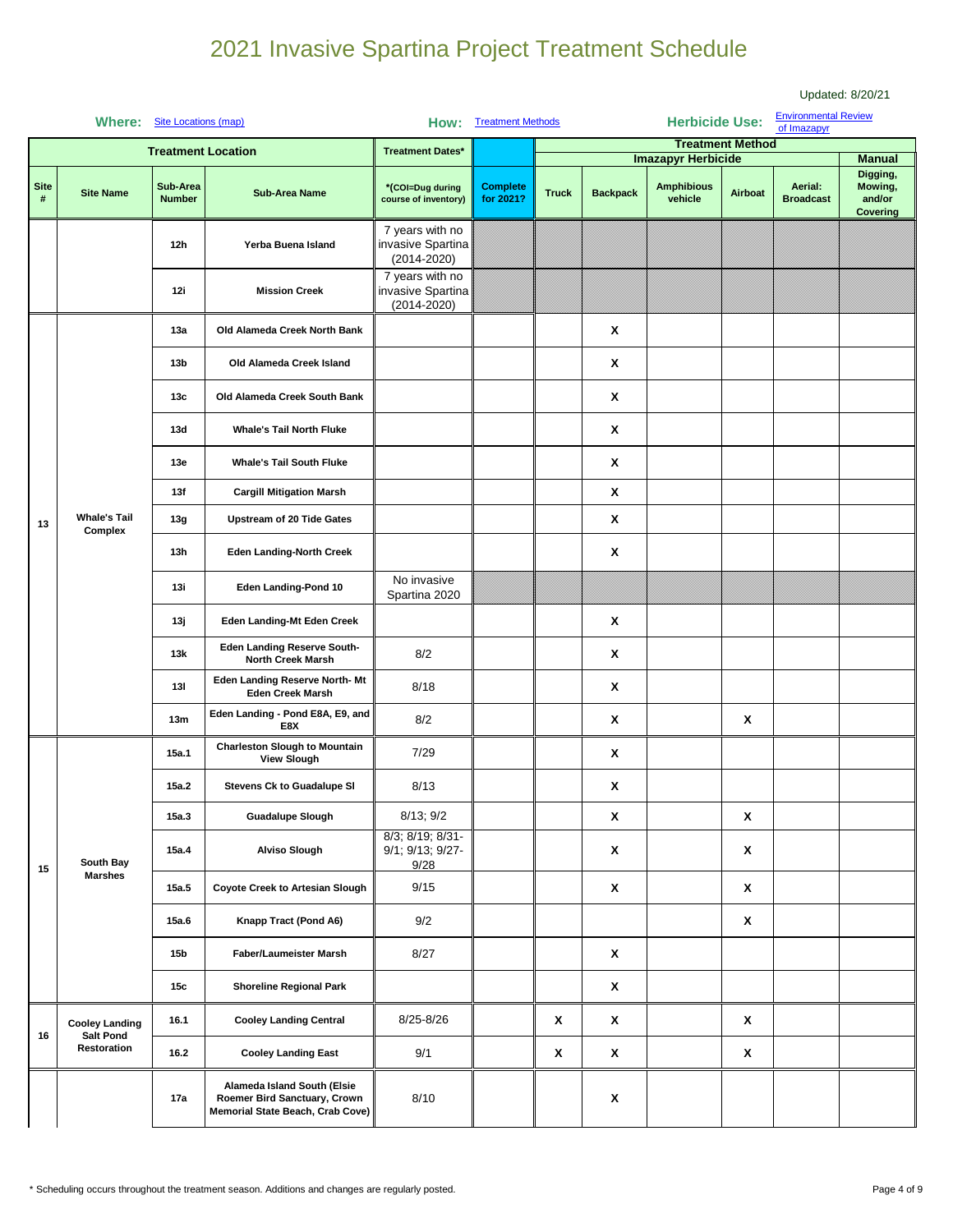|                     |                                            |                                                                                                                                                                                                                                                                                                                                                                                                                                                                                                                                                                                                                                                                                                                                                                                                            |                                                                |                                                         |                                                                                                                 |              |                 |                              |                         |                             | Updated: 8/20/21                          |  |
|---------------------|--------------------------------------------|------------------------------------------------------------------------------------------------------------------------------------------------------------------------------------------------------------------------------------------------------------------------------------------------------------------------------------------------------------------------------------------------------------------------------------------------------------------------------------------------------------------------------------------------------------------------------------------------------------------------------------------------------------------------------------------------------------------------------------------------------------------------------------------------------------|----------------------------------------------------------------|---------------------------------------------------------|-----------------------------------------------------------------------------------------------------------------|--------------|-----------------|------------------------------|-------------------------|-----------------------------|-------------------------------------------|--|
|                     | Where: Site Locations (map)                |                                                                                                                                                                                                                                                                                                                                                                                                                                                                                                                                                                                                                                                                                                                                                                                                            |                                                                |                                                         | <b>How: Treatment Methods</b>                                                                                   |              |                 | <b>Herbicide Use:</b>        |                         | <b>Environmental Review</b> |                                           |  |
|                     |                                            |                                                                                                                                                                                                                                                                                                                                                                                                                                                                                                                                                                                                                                                                                                                                                                                                            |                                                                |                                                         |                                                                                                                 |              |                 |                              |                         | of Imazapyr                 |                                           |  |
|                     |                                            | <b>Treatment Location</b>                                                                                                                                                                                                                                                                                                                                                                                                                                                                                                                                                                                                                                                                                                                                                                                  |                                                                | <b>Treatment Dates*</b>                                 |                                                                                                                 |              |                 | <b>Imazapyr Herbicide</b>    | <b>Treatment Method</b> |                             | <b>Manual</b>                             |  |
| <b>Site</b><br>$\#$ | <b>Site Name</b>                           | Sub-Area<br><b>Number</b>                                                                                                                                                                                                                                                                                                                                                                                                                                                                                                                                                                                                                                                                                                                                                                                  | <b>Sub-Area Name</b>                                           | *(COI=Dug during<br>course of inventory)                | <b>Complete</b><br>for 2021?                                                                                    | <b>Truck</b> | <b>Backpack</b> | <b>Amphibious</b><br>vehicle | Airboat                 | Aerial:<br><b>Broadcast</b> | Digging,<br>Mowing,<br>and/or<br>Covering |  |
|                     |                                            | 8/10<br>X<br><b>Bay Farm Island</b><br>17b<br>X<br>17c.1<br><b>Arrowhead Marsh West</b><br>$9/28 - 9/29$<br>X<br>17c.2<br><b>Arrowhead Marsh East</b><br>MLK Regional Shoreline - Fan<br>7/19<br>X<br>17d.1<br>Yes<br><b>Marsh Shoreline</b><br>7/19; 8/10<br>X<br>17d.2<br>Airport Channel - MLK Shoreline<br>Yes<br>7/19<br>Χ<br>17d.3<br><b>East Creek -MLK Shoreline</b><br><b>MLK Regional Shoreline-Damon</b><br>17d.4<br>X<br>$\boldsymbol{\mathsf{x}}$<br>Marsh<br>Damon SI/Elmhurst Cr - MLK<br>X<br>7/19<br>17d.5<br>Shoreline<br>X<br>7/19<br>17e.1<br>San Leandro Creek North<br>7/19<br>17e.2<br>San Leandro Creek South<br>X<br>X<br>17f<br>X<br><b>Oakland Inner Harbor</b><br>X<br><b>Coast Guard Island</b><br>17g<br>17h<br><b>MLK New Marsh</b><br>X<br><b>Coliseum Channels</b><br>17i |                                                                |                                                         |                                                                                                                 |              |                 |                              |                         |                             |                                           |  |
|                     |                                            |                                                                                                                                                                                                                                                                                                                                                                                                                                                                                                                                                                                                                                                                                                                                                                                                            |                                                                |                                                         |                                                                                                                 |              |                 |                              |                         |                             |                                           |  |
|                     |                                            |                                                                                                                                                                                                                                                                                                                                                                                                                                                                                                                                                                                                                                                                                                                                                                                                            |                                                                |                                                         | WILL NOT BE TREATED IN 2021<br>WILL NOT BE TREATED IN 2021<br>X<br>Yes<br>WILL NOT BE TREATED IN 2021<br>Χ<br>X |              |                 |                              |                         |                             |                                           |  |
|                     |                                            |                                                                                                                                                                                                                                                                                                                                                                                                                                                                                                                                                                                                                                                                                                                                                                                                            |                                                                |                                                         |                                                                                                                 |              |                 |                              |                         |                             |                                           |  |
|                     |                                            |                                                                                                                                                                                                                                                                                                                                                                                                                                                                                                                                                                                                                                                                                                                                                                                                            |                                                                |                                                         |                                                                                                                 |              |                 |                              |                         |                             |                                           |  |
|                     |                                            |                                                                                                                                                                                                                                                                                                                                                                                                                                                                                                                                                                                                                                                                                                                                                                                                            |                                                                |                                                         |                                                                                                                 |              |                 |                              |                         |                             |                                           |  |
|                     |                                            |                                                                                                                                                                                                                                                                                                                                                                                                                                                                                                                                                                                                                                                                                                                                                                                                            |                                                                |                                                         |                                                                                                                 |              |                 |                              |                         |                             |                                           |  |
|                     |                                            |                                                                                                                                                                                                                                                                                                                                                                                                                                                                                                                                                                                                                                                                                                                                                                                                            |                                                                |                                                         |                                                                                                                 |              |                 |                              |                         |                             |                                           |  |
| 17                  | Alameda/<br>San Leandro Bay                |                                                                                                                                                                                                                                                                                                                                                                                                                                                                                                                                                                                                                                                                                                                                                                                                            |                                                                |                                                         |                                                                                                                 |              |                 |                              |                         |                             |                                           |  |
|                     |                                            | Complex                                                                                                                                                                                                                                                                                                                                                                                                                                                                                                                                                                                                                                                                                                                                                                                                    |                                                                |                                                         |                                                                                                                 |              |                 |                              |                         |                             |                                           |  |
|                     |                                            |                                                                                                                                                                                                                                                                                                                                                                                                                                                                                                                                                                                                                                                                                                                                                                                                            |                                                                |                                                         |                                                                                                                 |              |                 |                              |                         |                             |                                           |  |
|                     |                                            |                                                                                                                                                                                                                                                                                                                                                                                                                                                                                                                                                                                                                                                                                                                                                                                                            |                                                                |                                                         |                                                                                                                 |              |                 |                              |                         |                             |                                           |  |
|                     |                                            |                                                                                                                                                                                                                                                                                                                                                                                                                                                                                                                                                                                                                                                                                                                                                                                                            |                                                                |                                                         |                                                                                                                 |              |                 |                              |                         |                             |                                           |  |
|                     |                                            |                                                                                                                                                                                                                                                                                                                                                                                                                                                                                                                                                                                                                                                                                                                                                                                                            |                                                                |                                                         |                                                                                                                 |              |                 |                              |                         |                             |                                           |  |
|                     |                                            | 17j.1                                                                                                                                                                                                                                                                                                                                                                                                                                                                                                                                                                                                                                                                                                                                                                                                      | Fan Marsh Wings                                                | 7/20                                                    |                                                                                                                 |              |                 |                              |                         |                             |                                           |  |
|                     |                                            | 17j.2                                                                                                                                                                                                                                                                                                                                                                                                                                                                                                                                                                                                                                                                                                                                                                                                      | Fan Marsh Main                                                 |                                                         |                                                                                                                 |              |                 |                              |                         |                             |                                           |  |
|                     |                                            | 17k                                                                                                                                                                                                                                                                                                                                                                                                                                                                                                                                                                                                                                                                                                                                                                                                        | <b>Airport Channel</b>                                         | 7/19                                                    |                                                                                                                 |              |                 |                              |                         |                             |                                           |  |
|                     |                                            | 171                                                                                                                                                                                                                                                                                                                                                                                                                                                                                                                                                                                                                                                                                                                                                                                                        | <b>Doolittle Pond</b>                                          | 7/19                                                    | Yes                                                                                                             |              | X               |                              |                         |                             |                                           |  |
|                     |                                            | 17 <sub>m</sub>                                                                                                                                                                                                                                                                                                                                                                                                                                                                                                                                                                                                                                                                                                                                                                                            | Alameda Island East: Aeolian<br>Yacht Club & Eastern Shoreline | 8/10                                                    |                                                                                                                 |              | X               |                              |                         |                             |                                           |  |
|                     |                                            | 18a                                                                                                                                                                                                                                                                                                                                                                                                                                                                                                                                                                                                                                                                                                                                                                                                        | <b>Colma Creek</b>                                             | 3 years with no<br>invasive Spartina<br>$(2018 - 2020)$ |                                                                                                                 |              |                 |                              |                         |                             |                                           |  |
|                     | Colma Creek/<br>San Bruno Marsh<br>Complex | 18b                                                                                                                                                                                                                                                                                                                                                                                                                                                                                                                                                                                                                                                                                                                                                                                                        | Navigable Slough                                               | 4 years with no<br>invasive Spartina<br>$(2017 - 2020)$ |                                                                                                                 |              |                 |                              |                         |                             |                                           |  |
|                     |                                            | 18c                                                                                                                                                                                                                                                                                                                                                                                                                                                                                                                                                                                                                                                                                                                                                                                                        | Old Shipyard                                                   | 2 years with no<br>invasive Spartina<br>$(2019 - 2020)$ |                                                                                                                 |              |                 |                              |                         |                             |                                           |  |
| 18                  |                                            | 18d                                                                                                                                                                                                                                                                                                                                                                                                                                                                                                                                                                                                                                                                                                                                                                                                        | <b>Inner Harbor</b>                                            | 7 years with no<br>invasive Spartina<br>$(2014 - 2020)$ |                                                                                                                 |              |                 |                              |                         |                             |                                           |  |
|                     |                                            | 18e                                                                                                                                                                                                                                                                                                                                                                                                                                                                                                                                                                                                                                                                                                                                                                                                        | Sam Trans Peninsula                                            |                                                         |                                                                                                                 |              | X               |                              |                         |                             |                                           |  |
|                     |                                            | 18f                                                                                                                                                                                                                                                                                                                                                                                                                                                                                                                                                                                                                                                                                                                                                                                                        | <b>Confluence Marsh</b>                                        | 4 years with no<br>invasive Spartina<br>$(2017 - 2020)$ |                                                                                                                 |              |                 |                              |                         |                             |                                           |  |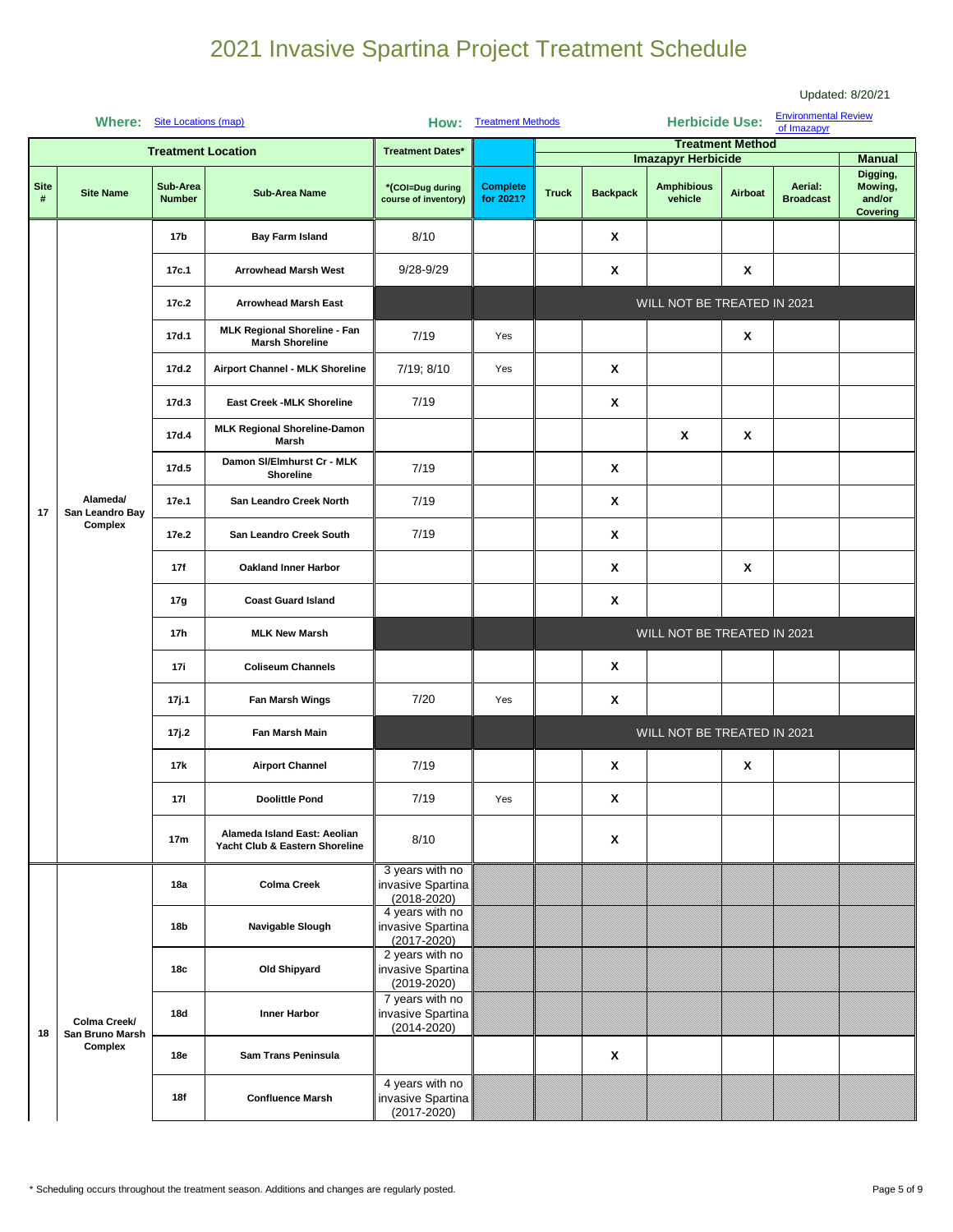|                  |                                         |                                            |                                                                                                                                                                                                |                                                                                                                                                                                                                                                                                                                                               |                                                                               |              |                 |                              |         |                                            | Updated: 8/20/21              |
|------------------|-----------------------------------------|--------------------------------------------|------------------------------------------------------------------------------------------------------------------------------------------------------------------------------------------------|-----------------------------------------------------------------------------------------------------------------------------------------------------------------------------------------------------------------------------------------------------------------------------------------------------------------------------------------------|-------------------------------------------------------------------------------|--------------|-----------------|------------------------------|---------|--------------------------------------------|-------------------------------|
|                  | Where: Site Locations (map)             |                                            |                                                                                                                                                                                                |                                                                                                                                                                                                                                                                                                                                               |                                                                               |              |                 |                              |         | <b>Environmental Review</b><br>of Imazapyr |                               |
|                  |                                         | <b>Treatment Location</b>                  |                                                                                                                                                                                                |                                                                                                                                                                                                                                                                                                                                               |                                                                               |              |                 |                              |         |                                            |                               |
|                  |                                         |                                            |                                                                                                                                                                                                |                                                                                                                                                                                                                                                                                                                                               |                                                                               |              |                 |                              |         |                                            | <b>Manual</b><br>Digging,     |
| <b>Site</b><br># | <b>Site Name</b>                        | Sub-Area<br><b>Number</b>                  | <b>Sub-Area Name</b>                                                                                                                                                                           | *(COI=Dug during<br>course of inventory)                                                                                                                                                                                                                                                                                                      | <b>Complete</b><br>for 2021?                                                  | <b>Truck</b> | <b>Backpack</b> | <b>Amphibious</b><br>vehicle | Airboat | Aerial:<br><b>Broadcast</b>                | Mowing,<br>and/or<br>Covering |
|                  |                                         | 18g                                        | San Bruno Marsh                                                                                                                                                                                | 2 years with no<br>invasive Spartina<br>$(2019 - 2020)$                                                                                                                                                                                                                                                                                       |                                                                               |              |                 |                              |         |                                            |                               |
|                  |                                         | 18h                                        | <b>San Bruno Creek</b>                                                                                                                                                                         |                                                                                                                                                                                                                                                                                                                                               |                                                                               |              | X               |                              |         |                                            |                               |
|                  |                                         | 19a                                        | <b>Brisbane Lagoon</b>                                                                                                                                                                         |                                                                                                                                                                                                                                                                                                                                               |                                                                               |              | $\mathbf{x}$    |                              |         |                                            |                               |
|                  |                                         | 19b                                        | <b>Sierra Point</b>                                                                                                                                                                            | 6 years with no<br>invasive Spartina<br>$(2015 - 2020)$                                                                                                                                                                                                                                                                                       |                                                                               |              |                 |                              |         |                                            |                               |
|                  |                                         | 19с                                        | <b>Oyster Cove</b>                                                                                                                                                                             | 5 years with no<br>invasive Spartina<br>$(2015 - 2020)$                                                                                                                                                                                                                                                                                       |                                                                               |              |                 |                              |         |                                            |                               |
|                  |                                         | 19d                                        | <b>Oyster Point Marina</b>                                                                                                                                                                     | 6 years with no<br>invasive Spartina<br>$(2015 - 2020)$                                                                                                                                                                                                                                                                                       |                                                                               |              |                 |                              |         |                                            |                               |
|                  |                                         | 19e                                        | <b>Oyster Point Park</b>                                                                                                                                                                       |                                                                                                                                                                                                                                                                                                                                               |                                                                               |              | X               |                              |         |                                            |                               |
|                  |                                         | 19f                                        | Point San Bruno                                                                                                                                                                                |                                                                                                                                                                                                                                                                                                                                               |                                                                               |              | X               |                              |         |                                            |                               |
|                  |                                         | 19g                                        | Seaplane Harbor                                                                                                                                                                                | 3 years with no<br>invasive Spartina<br>$(2018 - 2020)$                                                                                                                                                                                                                                                                                       |                                                                               |              |                 |                              |         |                                            |                               |
|                  |                                         | 19h                                        | <b>SFO</b>                                                                                                                                                                                     |                                                                                                                                                                                                                                                                                                                                               |                                                                               |              | X               |                              | X       |                                            |                               |
|                  |                                         | 19i                                        | <b>Mills Creek Mouth</b>                                                                                                                                                                       |                                                                                                                                                                                                                                                                                                                                               |                                                                               |              | X               |                              | χ       |                                            |                               |
| 19               | <b>West San</b><br><b>Francisco Bay</b> | 19ј                                        | <b>Easton Creek Mouth</b>                                                                                                                                                                      |                                                                                                                                                                                                                                                                                                                                               |                                                                               |              | X               |                              | X       |                                            |                               |
|                  |                                         | 19k                                        | Sanchez Marsh                                                                                                                                                                                  | How: Treatment Methods<br><b>Treatment Dates*</b><br>X<br>7/28<br>7/28<br>X<br>9 years with no<br>invasive Spartina<br>$(2012 - 2020)$<br>X<br>No invasive<br>Spartina 2020<br>8/19<br>X<br>X<br>8/19<br>X<br>5 years with no<br>invasive Spartina<br>$(2016 - 2020)$<br>2 years with no<br>invasive Spartina<br>$(2019 - 2020)$<br>X<br>7/16 |                                                                               |              |                 |                              | X       |                                            |                               |
|                  |                                         | 191                                        | <b>Burlingame Lagoon</b>                                                                                                                                                                       |                                                                                                                                                                                                                                                                                                                                               | <b>Herbicide Use:</b><br><b>Treatment Method</b><br><b>Imazapyr Herbicide</b> |              |                 | X                            |         |                                            |                               |
|                  |                                         | 19m                                        | <b>Fisherman's Park</b>                                                                                                                                                                        |                                                                                                                                                                                                                                                                                                                                               |                                                                               |              |                 |                              |         |                                            |                               |
|                  |                                         | 19n                                        | Coyote Point Marina / Marsh<br>San Mateo Creek /<br><b>Ryder Park</b><br>Seal Slough Mouth -<br><b>Central Marsh</b><br>Seal Slough Mouth -<br><b>Peripheral Marshes</b><br><b>Foster City</b> |                                                                                                                                                                                                                                                                                                                                               |                                                                               |              |                 |                              |         |                                            |                               |
|                  |                                         | <b>19o</b><br>19p.1<br>19p.2<br>19q<br>19r |                                                                                                                                                                                                |                                                                                                                                                                                                                                                                                                                                               |                                                                               |              |                 |                              |         |                                            |                               |
|                  | Anza Lagoon<br>19s                      |                                            |                                                                                                                                                                                                |                                                                                                                                                                                                                                                                                                                                               |                                                                               |              |                 |                              |         |                                            |                               |
|                  |                                         |                                            |                                                                                                                                                                                                |                                                                                                                                                                                                                                                                                                                                               |                                                                               |              |                 |                              |         |                                            |                               |
|                  |                                         |                                            |                                                                                                                                                                                                |                                                                                                                                                                                                                                                                                                                                               |                                                                               |              |                 |                              |         |                                            |                               |
|                  |                                         |                                            |                                                                                                                                                                                                |                                                                                                                                                                                                                                                                                                                                               |                                                                               |              |                 |                              |         |                                            |                               |
|                  |                                         |                                            | <b>Maple Street Channel</b>                                                                                                                                                                    |                                                                                                                                                                                                                                                                                                                                               |                                                                               |              |                 |                              |         |                                            |                               |
|                  |                                         | 20a                                        | <b>Oyster Bay Regional Shoreline</b>                                                                                                                                                           |                                                                                                                                                                                                                                                                                                                                               |                                                                               |              |                 |                              |         |                                            |                               |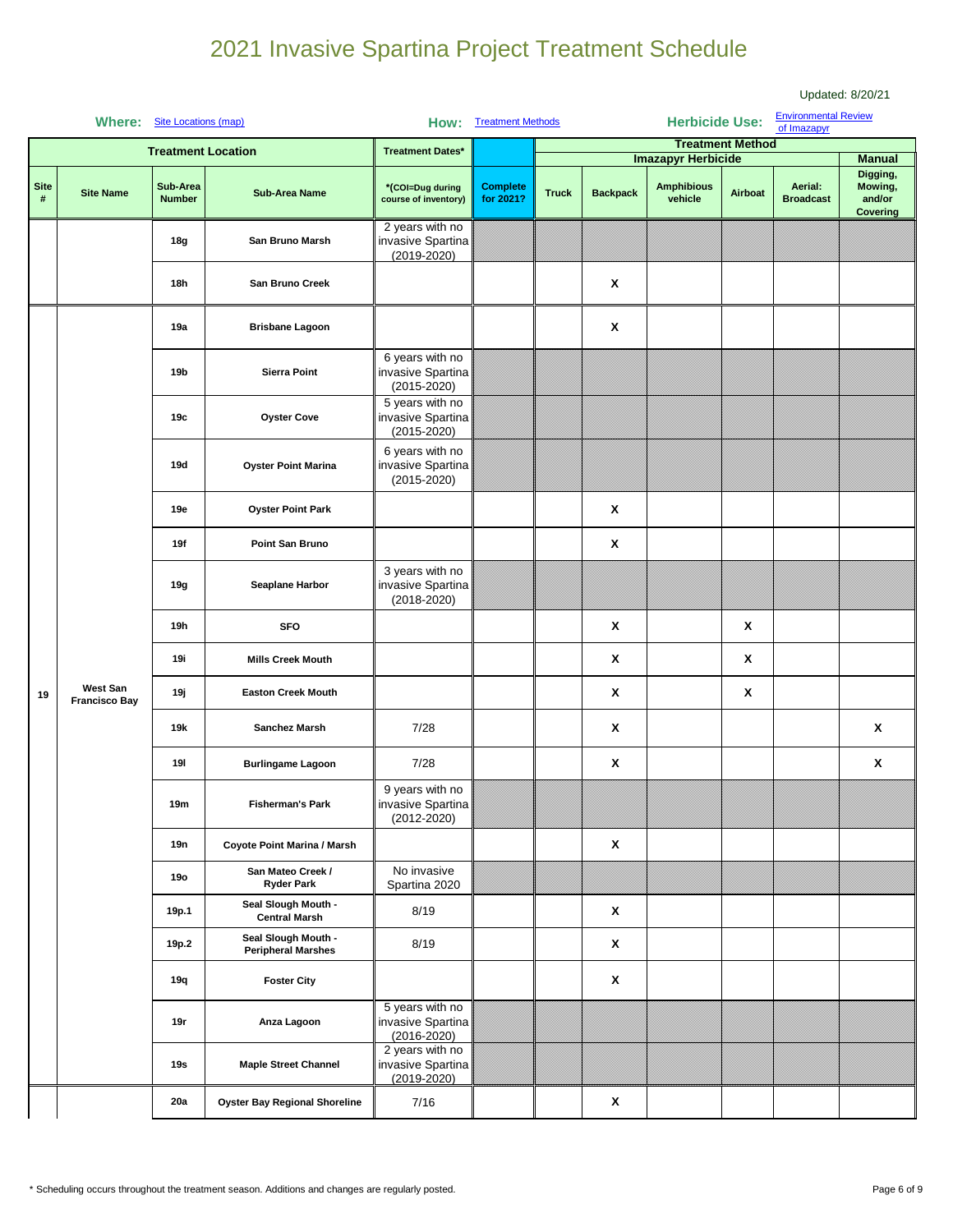|                  |                             |                                              |                                               |                                          |                              |                       |                                                                                                                                      |                              |                         |                                            | Updated: 8/20/21                                 |
|------------------|-----------------------------|----------------------------------------------|-----------------------------------------------|------------------------------------------|------------------------------|-----------------------|--------------------------------------------------------------------------------------------------------------------------------------|------------------------------|-------------------------|--------------------------------------------|--------------------------------------------------|
|                  | Where: Site Locations (map) |                                              |                                               |                                          | How: Treatment Methods       |                       |                                                                                                                                      | <b>Herbicide Use:</b>        |                         | <b>Environmental Review</b><br>of Imazapyr |                                                  |
|                  |                             |                                              | <b>Treatment Location</b>                     | <b>Treatment Dates*</b>                  |                              |                       |                                                                                                                                      | <b>Imazapyr Herbicide</b>    | <b>Treatment Method</b> |                                            | <b>Manual</b>                                    |
| <b>Site</b><br># | <b>Site Name</b>            | Sub-Area<br><b>Number</b>                    | <b>Sub-Area Name</b>                          | *(COI=Dug during<br>course of inventory) | <b>Complete</b><br>for 2021? | <b>Truck</b>          | <b>Backpack</b>                                                                                                                      | <b>Amphibious</b><br>vehicle | Airboat                 | Aerial:<br><b>Broadcast</b>                | Digging,<br>Mowing,<br>and/or<br><b>Covering</b> |
|                  |                             | 20 <sub>b</sub>                              | Oakland Metropolitan Golf Links               | 7/16                                     |                              |                       | X                                                                                                                                    |                              |                         |                                            |                                                  |
|                  |                             | 20c                                          | Dog Bone Marsh                                |                                          |                              |                       | X                                                                                                                                    |                              |                         |                                            |                                                  |
|                  |                             | 20d.1                                        | <b>Citation Marsh South</b>                   |                                          |                              | X                     | X                                                                                                                                    |                              | X                       |                                            |                                                  |
|                  |                             | 20d.2a                                       | <b>Citation Marsh Upper</b>                   | 8/23-8/24; 9/7-9/8<br>9/23-9/24          |                              | X                     | X<br>WILL NOT BE TREATED IN 2021<br>X<br>WILL NOT BE TREATED IN 2021<br>X<br>$\boldsymbol{\mathsf{x}}$<br>X<br>X<br>X<br>X<br>X<br>X |                              |                         |                                            |                                                  |
|                  |                             | 20d.2b                                       | <b>Citation Marsh Central</b>                 |                                          |                              |                       |                                                                                                                                      |                              |                         |                                            |                                                  |
|                  |                             | <b>20e</b>                                   | <b>East Marsh</b>                             |                                          |                              |                       |                                                                                                                                      |                              |                         |                                            |                                                  |
|                  |                             | 20f                                          | <b>North Marsh</b>                            |                                          |                              |                       |                                                                                                                                      |                              |                         |                                            |                                                  |
|                  |                             | <b>20g</b>                                   | <b>Bunker Marsh</b>                           |                                          |                              | $\pmb{\mathsf{x}}$    |                                                                                                                                      |                              |                         |                                            |                                                  |
|                  |                             | 20h.1                                        | San Lorenzo Creek & Mouth North               |                                          |                              |                       |                                                                                                                                      | $\pmb{\mathsf{x}}$           |                         |                                            |                                                  |
|                  |                             | 20h.2                                        | San Lorenzo Creek & Mouth South               |                                          |                              | X<br>X<br>X<br>X      |                                                                                                                                      |                              |                         |                                            |                                                  |
|                  |                             | <b>20i</b>                                   | <b>Bockmann Channel</b>                       | 7/29                                     |                              |                       |                                                                                                                                      |                              |                         |                                            |                                                  |
|                  |                             | 20j                                          | <b>Sulphur Creek</b>                          | 7/29                                     |                              |                       |                                                                                                                                      |                              |                         |                                            |                                                  |
| 20               | San Leandro /               | 20k                                          | <b>Hayward Landing</b>                        | 7/29                                     |                              |                       |                                                                                                                                      |                              |                         |                                            |                                                  |
|                  | <b>Hayward Shoreline</b>    | <b>201</b><br>20m<br>20n.1<br>20n.2<br>20n.3 | Johnson's Landing                             | 7/29                                     |                              |                       |                                                                                                                                      |                              |                         |                                            |                                                  |
|                  |                             |                                              | Cogswell Marsh, Quadrant A                    | 8/16                                     |                              |                       |                                                                                                                                      |                              |                         |                                            |                                                  |
|                  |                             |                                              | Cogswell Marsh, Quadrant B<br><b>Bayfront</b> |                                          |                              |                       |                                                                                                                                      |                              |                         |                                            |                                                  |
|                  |                             |                                              | Cogswell Marsh, Quadrant B<br>South           |                                          |                              |                       |                                                                                                                                      |                              |                         |                                            |                                                  |
|                  |                             |                                              | Cogswell Marsh, Quadrant B Main               | 8/24                                     |                              |                       | X                                                                                                                                    |                              |                         |                                            |                                                  |
|                  |                             | <b>20o</b>                                   | Cogswell Marsh, Quadrant C                    |                                          |                              | X<br>X<br>X<br>X<br>X |                                                                                                                                      |                              |                         |                                            |                                                  |
|                  |                             | <b>20p</b>                                   | <b>Hayward Shoreline Outliers</b>             |                                          |                              |                       |                                                                                                                                      |                              |                         |                                            |                                                  |
|                  |                             | 20q                                          | San Leandro Shoreline Outliers                |                                          |                              |                       |                                                                                                                                      |                              |                         |                                            |                                                  |
|                  |                             | 20r                                          | Oakland Airport Shoreline and<br>Channels     |                                          |                              |                       | X                                                                                                                                    |                              |                         |                                            |                                                  |
|                  |                             | 20s                                          | H.A.R.D. Marsh                                | 8/16                                     |                              |                       | X                                                                                                                                    |                              |                         |                                            |                                                  |
|                  |                             | <b>20t</b>                                   | San Leandro Marina                            | 7/20                                     |                              |                       | X                                                                                                                                    |                              |                         |                                            |                                                  |
|                  |                             | <b>20u</b>                                   | <b>Estudillo Creek Channel</b>                | 7/20                                     |                              | X                     | X                                                                                                                                    |                              |                         |                                            |                                                  |
|                  |                             | 20v                                          | <b>Hayward Landing Canal</b>                  | 7/29                                     |                              |                       | X                                                                                                                                    |                              |                         |                                            |                                                  |
|                  |                             | <b>20w</b>                                   | <b>Triangle Marsh</b>                         | 7/29                                     |                              |                       | X                                                                                                                                    |                              |                         |                                            |                                                  |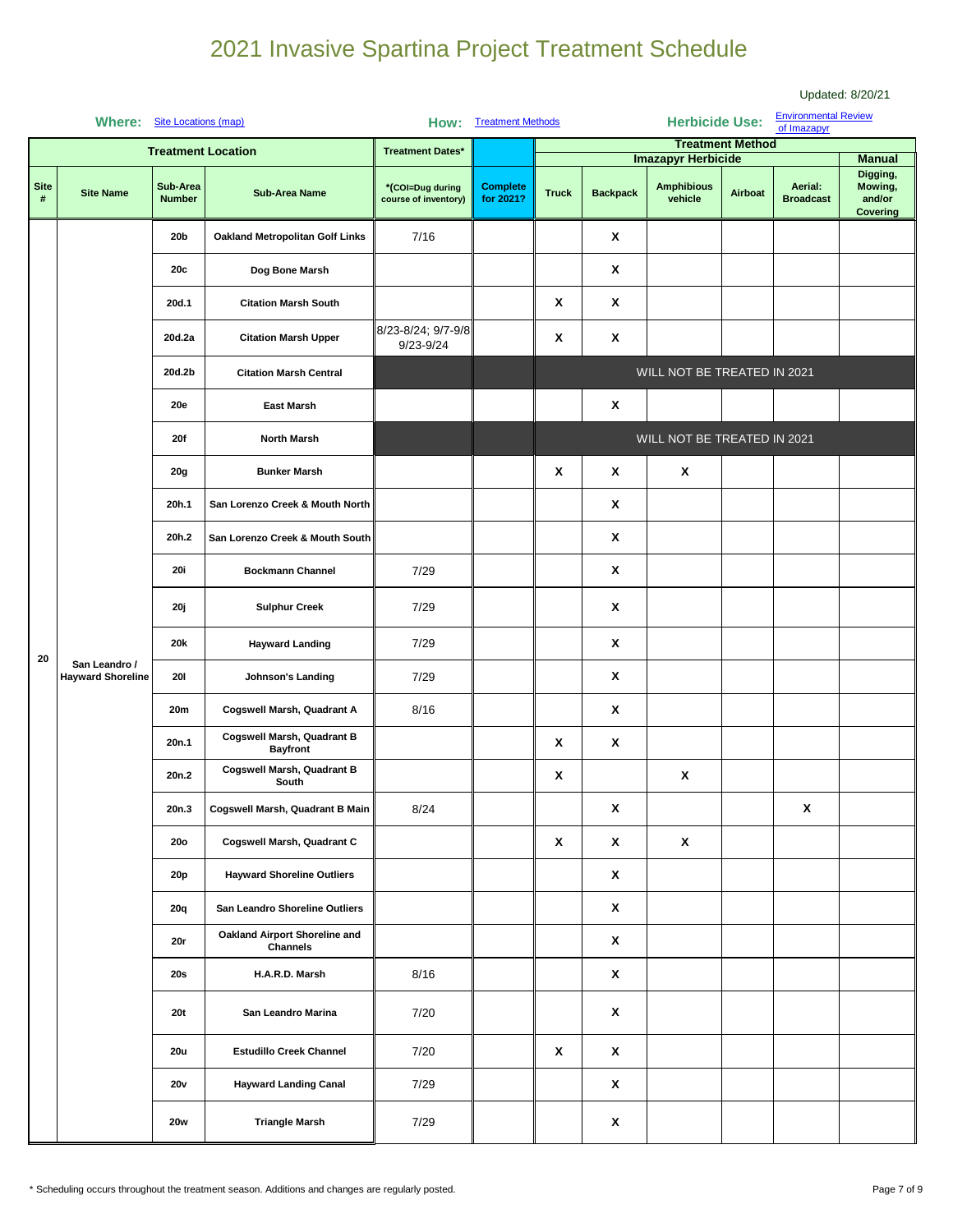|                  |                              |                                        |                                                                                                                                                                                                                              |                                                                                                                                                                                                                                            |                                                                                                                        |              |                 |                                                      |             |                             | Updated: 8/20/21                          |
|------------------|------------------------------|----------------------------------------|------------------------------------------------------------------------------------------------------------------------------------------------------------------------------------------------------------------------------|--------------------------------------------------------------------------------------------------------------------------------------------------------------------------------------------------------------------------------------------|------------------------------------------------------------------------------------------------------------------------|--------------|-----------------|------------------------------------------------------|-------------|-----------------------------|-------------------------------------------|
|                  | Where: Site Locations (map)  |                                        |                                                                                                                                                                                                                              |                                                                                                                                                                                                                                            |                                                                                                                        |              |                 |                                                      |             | <b>Environmental Review</b> |                                           |
|                  |                              |                                        |                                                                                                                                                                                                                              |                                                                                                                                                                                                                                            |                                                                                                                        |              |                 |                                                      |             |                             |                                           |
|                  |                              | <b>Treatment Location</b>              |                                                                                                                                                                                                                              | <b>Treatment Dates*</b>                                                                                                                                                                                                                    |                                                                                                                        |              |                 |                                                      |             |                             | <b>Manual</b>                             |
| <b>Site</b><br># | <b>Site Name</b>             | Sub-Area<br><b>Number</b>              | <b>Sub-Area Name</b>                                                                                                                                                                                                         | *(COI=Dug during<br>course of inventory)                                                                                                                                                                                                   | <b>Complete</b><br>for 2021?                                                                                           | <b>Truck</b> | <b>Backpack</b> | <b>Amphibious</b><br>vehicle                         | Airboat     | Aerial:<br><b>Broadcast</b> | Digging,<br>Mowing,<br>and/or<br>Covering |
| 21               | <b>Ideal Marsh</b>           | 21a                                    | <b>Ideal Marsh North</b>                                                                                                                                                                                                     |                                                                                                                                                                                                                                            |                                                                                                                        |              | X               |                                                      |             |                             |                                           |
|                  |                              | 21 <sub>b</sub>                        | <b>Ideal Marsh South</b>                                                                                                                                                                                                     |                                                                                                                                                                                                                                            |                                                                                                                        |              | X               |                                                      |             |                             |                                           |
|                  |                              | 22a                                    | <b>Wildcat Marsh</b>                                                                                                                                                                                                         | 9/27                                                                                                                                                                                                                                       |                                                                                                                        |              | X               |                                                      | X           |                             |                                           |
|                  |                              | 22b.1                                  | San Pablo Marsh East                                                                                                                                                                                                         |                                                                                                                                                                                                                                            |                                                                                                                        |              | X               | X<br>X<br>X<br>X<br>X<br>X<br>$\mathbf{x}$<br>X<br>X | X           |                             |                                           |
|                  |                              | 22b.2                                  | San Pablo Marsh West                                                                                                                                                                                                         |                                                                                                                                                                                                                                            |                                                                                                                        |              |                 |                                                      | X           |                             |                                           |
| 22               | <b>Two Points</b><br>Complex | 22c                                    | <b>Rheem Creek</b>                                                                                                                                                                                                           |                                                                                                                                                                                                                                            |                                                                                                                        |              |                 |                                                      | X           |                             |                                           |
|                  |                              | 22d                                    | <b>Stege Marsh</b>                                                                                                                                                                                                           | Spartina 2020                                                                                                                                                                                                                              |                                                                                                                        |              |                 |                                                      |             |                             |                                           |
|                  |                              | 22e                                    | <b>Hoffman Marsh</b>                                                                                                                                                                                                         |                                                                                                                                                                                                                                            |                                                                                                                        |              |                 |                                                      |             |                             |                                           |
|                  |                              | 22f                                    | Richmond/ Albany /Pinole<br><b>Shoreline</b>                                                                                                                                                                                 | 8/11                                                                                                                                                                                                                                       |                                                                                                                        |              |                 |                                                      |             |                             |                                           |
|                  |                              | 23a                                    | <b>Brickyard Cove</b>                                                                                                                                                                                                        |                                                                                                                                                                                                                                            |                                                                                                                        |              |                 |                                                      |             |                             |                                           |
|                  |                              | 23 <sub>b</sub>                        | <b>Beach Drive</b>                                                                                                                                                                                                           | 8/25                                                                                                                                                                                                                                       |                                                                                                                        |              |                 |                                                      | X<br>X<br>X |                             |                                           |
|                  |                              | 23c                                    | <b>Loch Lomond Marina</b>                                                                                                                                                                                                    | 2 years with no<br>invasive Spartina<br>$(2019 - 2020)$                                                                                                                                                                                    |                                                                                                                        |              | X<br>X          |                                                      |             |                             |                                           |
|                  |                              | 23d.1                                  | San Rafael Canal Mouth East                                                                                                                                                                                                  |                                                                                                                                                                                                                                            |                                                                                                                        |              |                 |                                                      |             |                             |                                           |
|                  |                              | 23d.2                                  | San Rafael Canal Mouth West                                                                                                                                                                                                  |                                                                                                                                                                                                                                            |                                                                                                                        |              |                 |                                                      |             |                             |                                           |
|                  |                              | 23e                                    | Muzzi & Marta's Marsh                                                                                                                                                                                                        | 6/4 (COI)                                                                                                                                                                                                                                  |                                                                                                                        |              |                 |                                                      |             |                             |                                           |
|                  |                              | 23f                                    | <b>Paradise Cay</b>                                                                                                                                                                                                          | invasive Spartina<br>$(2018 - 2020)$                                                                                                                                                                                                       |                                                                                                                        |              |                 |                                                      |             |                             |                                           |
| 23               | <b>Marin Outliers</b>        | 23g                                    | <b>Greenwood Cove</b>                                                                                                                                                                                                        |                                                                                                                                                                                                                                            | <b>Herbicide Use:</b><br>How: Treatment Methods<br>of Imazapyr<br><b>Treatment Method</b><br><b>Imazapyr Herbicide</b> |              |                 |                                                      |             |                             |                                           |
|                  |                              | 23h                                    | <b>Strawberry Point</b>                                                                                                                                                                                                      | No invasive<br>3 years with no<br>8/25<br>6 years with no<br>invasive Spartina<br>$(2015 - 2020)$<br>5 years with no<br>invasive Spartina<br>$(2016 - 2020)$<br>3 years with no<br>invasive Spartina<br>$(2016 - 2018)$<br>2 years with no |                                                                                                                        |              |                 |                                                      |             |                             |                                           |
|                  |                              | <b>23i</b><br>23j<br>23k<br><b>231</b> | <b>Strawberry Cove</b>                                                                                                                                                                                                       |                                                                                                                                                                                                                                            |                                                                                                                        |              |                 |                                                      |             |                             |                                           |
|                  |                              |                                        |                                                                                                                                                                                                                              |                                                                                                                                                                                                                                            |                                                                                                                        |              |                 |                                                      |             |                             |                                           |
|                  |                              |                                        | <b>Bothin Marsh</b><br><b>Sausalito</b><br><b>Starkweather Park</b><br>Novato<br>invasive Spartina<br>Triangle Marsh & shoreline<br>$(2019 - 2020)$<br>4 years with no<br>invasive Spartina<br>China Camp<br>$(2017 - 2020)$ |                                                                                                                                                                                                                                            |                                                                                                                        |              |                 |                                                      |             |                             |                                           |
|                  |                              |                                        |                                                                                                                                                                                                                              |                                                                                                                                                                                                                                            |                                                                                                                        |              |                 |                                                      |             |                             |                                           |
|                  |                              | 23m                                    |                                                                                                                                                                                                                              |                                                                                                                                                                                                                                            |                                                                                                                        |              |                 |                                                      |             |                             |                                           |
|                  |                              | 23n                                    |                                                                                                                                                                                                                              |                                                                                                                                                                                                                                            |                                                                                                                        |              |                 |                                                      |             |                             |                                           |
|                  |                              | <b>230</b>                             |                                                                                                                                                                                                                              |                                                                                                                                                                                                                                            |                                                                                                                        |              |                 |                                                      |             |                             |                                           |